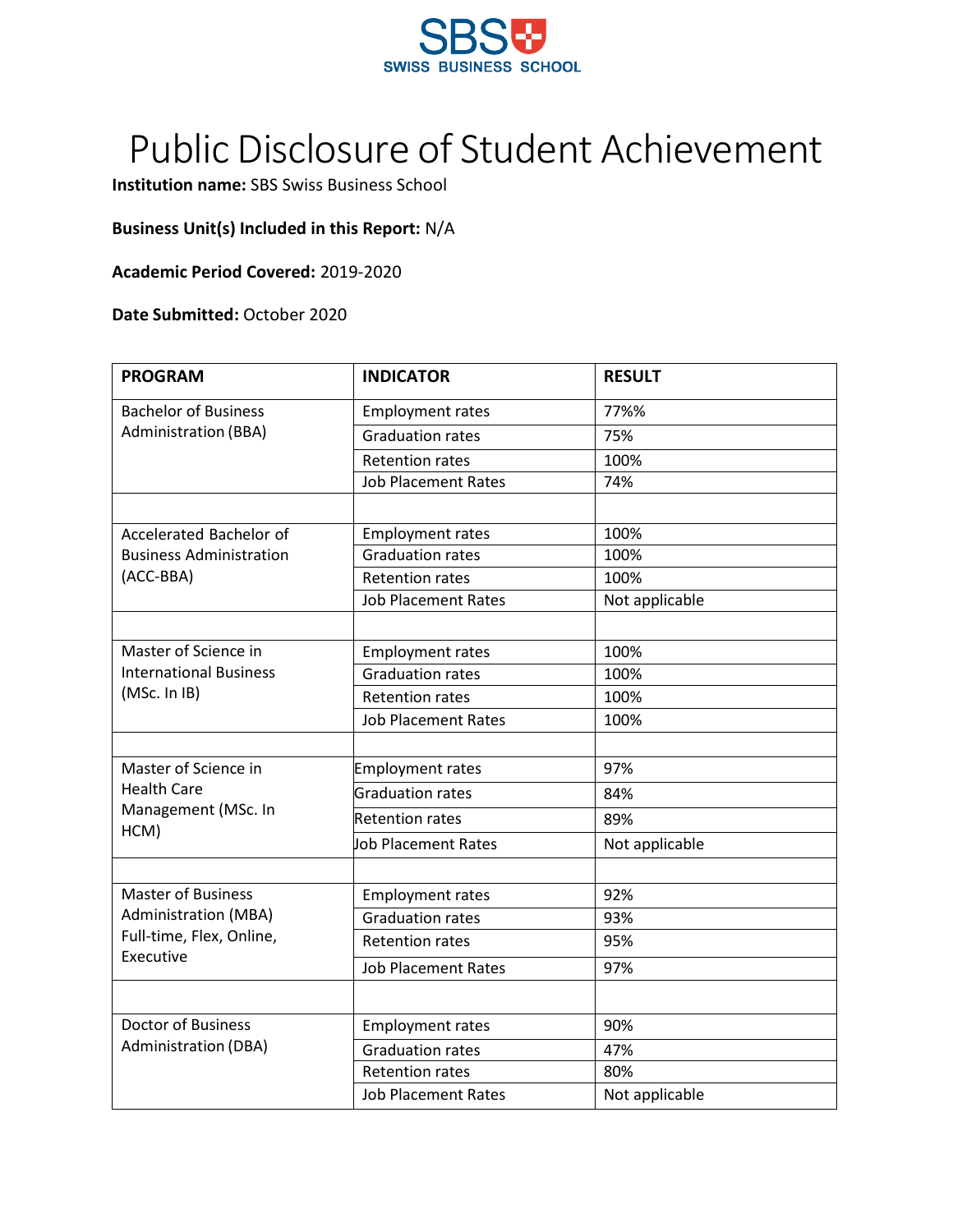

| <b>INDICATOR</b>           | <b>DESCRIPTION AND CALCULATION METHOD</b>                                                                                                          |  |
|----------------------------|----------------------------------------------------------------------------------------------------------------------------------------------------|--|
| <b>Employment Rates</b>    | Number of one-year alumni who reported their<br>employment status/feedback and alumni surveys                                                      |  |
| <b>Graduation Rates</b>    | Number of successful graduates (passed all<br>courses including the thesis) - Internal database                                                    |  |
| <b>Retention Rates</b>     | Comparison of number of students at the<br>beginning vs. end of program - Internal database                                                        |  |
| <b>Job Placement Rates</b> | Number of students who were/are placed in<br>internships (full-time students) and employment<br>positions (part-time students) - Internal database |  |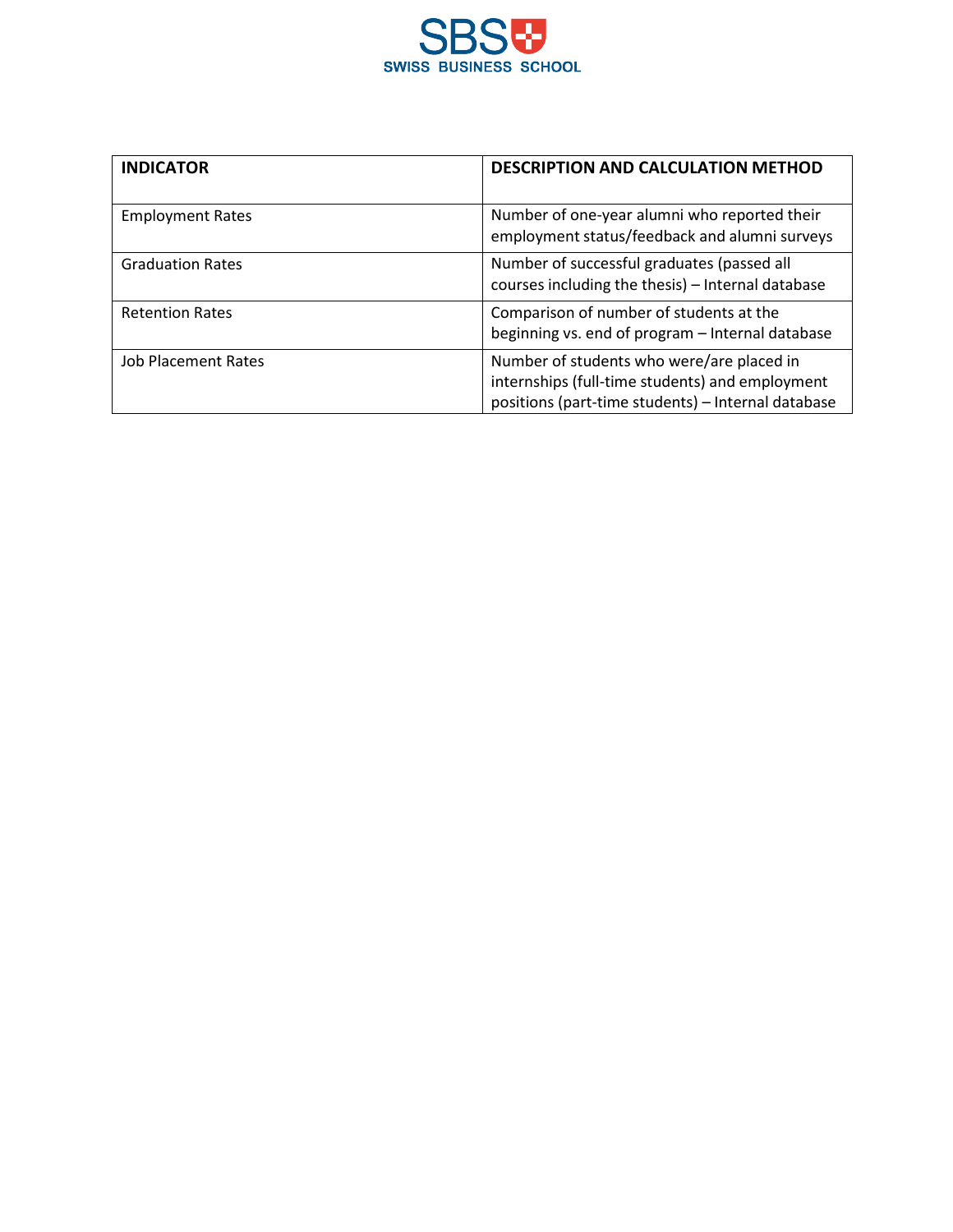| <b>PROGRAMS</b>                                                                                                                                                                                                                                                                                                                                      | <b>LOCATIONS</b>                                                    | <b>PARTNER INSTITUTIONS</b>    |  |  |
|------------------------------------------------------------------------------------------------------------------------------------------------------------------------------------------------------------------------------------------------------------------------------------------------------------------------------------------------------|---------------------------------------------------------------------|--------------------------------|--|--|
| <b>DOCTORAL-LEVEL PROGRAMS</b>                                                                                                                                                                                                                                                                                                                       |                                                                     |                                |  |  |
| Doctor of Business Administration                                                                                                                                                                                                                                                                                                                    | Zurich/Accra/Dubai/HK                                               | HSB, NIBS, ATMS, HKMA          |  |  |
| Doctor of Business Administration in<br>Strategy, Project Leadership and PMO's                                                                                                                                                                                                                                                                       | Zurich                                                              |                                |  |  |
| Doctor of Business Leadership                                                                                                                                                                                                                                                                                                                        | Accra                                                               | <b>NIBS</b>                    |  |  |
| <b>MASTER'S-LEVEL PROGRAMS</b>                                                                                                                                                                                                                                                                                                                       |                                                                     |                                |  |  |
| Master of Science in Health Care<br>Management                                                                                                                                                                                                                                                                                                       | Zurich, RAK, Abu Dhabi, Dubai                                       | Kings, ATMS                    |  |  |
| Master of Business Administration with<br>Majors:<br>-International Management<br>-Marketing<br>-Global Finance and Banking                                                                                                                                                                                                                          | Zurich, Almaty, Nur Sultan, Kuwait,<br>Bahrain, RAK                 | HSB, ASMB, BA                  |  |  |
| Flex Master of Business Administration<br>(major International Management)                                                                                                                                                                                                                                                                           | Zurich                                                              | None                           |  |  |
| <b>Online Master of Business</b><br>Administration<br>With several majors:<br>-International Management<br>-Entrepreneurship<br>-Global Finance and Banking<br>-Human Resources Management<br>-Marketing (Digital)<br><b>Global Master of Business</b><br>Administration<br>With several majors:<br>-Entrepreneurship<br>-Global Finance and Banking | Zurich<br>Nur<br>Sultan/Almaty/Yangon/Dubai/RAK/Abu<br><b>Dhabi</b> | None<br>ASMB, EurAsia, Pacific |  |  |
| -Human Resources Management<br>-International Management<br>-Logistics & Supply Chain Management<br>-Marketing<br>-Project Management                                                                                                                                                                                                                |                                                                     | Prime, ATMS                    |  |  |
| <b>Executive Master of Business</b><br>Administration with major in<br><b>International Management</b>                                                                                                                                                                                                                                               | Zurich, Accra                                                       | <b>NIBS</b>                    |  |  |
| Master of Science in International<br><b>Business</b>                                                                                                                                                                                                                                                                                                | Zurich                                                              |                                |  |  |
| <b>BACHELOR'S-LEVEL PROGRAMS</b>                                                                                                                                                                                                                                                                                                                     |                                                                     |                                |  |  |
| <b>Bachelor of Business Administration</b><br>with major in International<br>Management                                                                                                                                                                                                                                                              | Zurich/Dubai/Riga                                                   | ATMS, BA                       |  |  |
| <b>Bachelor of Business Administration</b><br>with major in Entrepreneurship                                                                                                                                                                                                                                                                         | Zurich                                                              |                                |  |  |